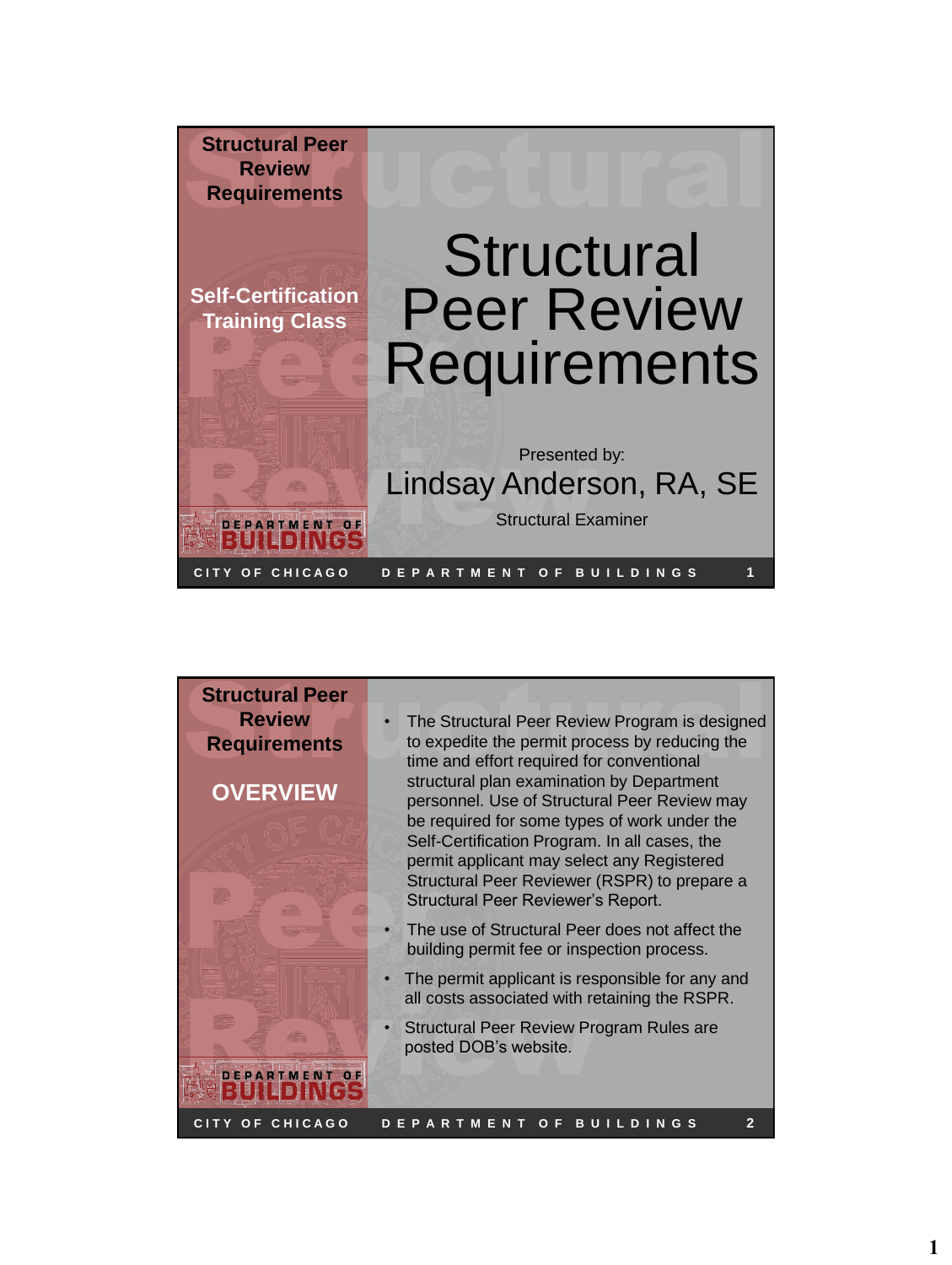

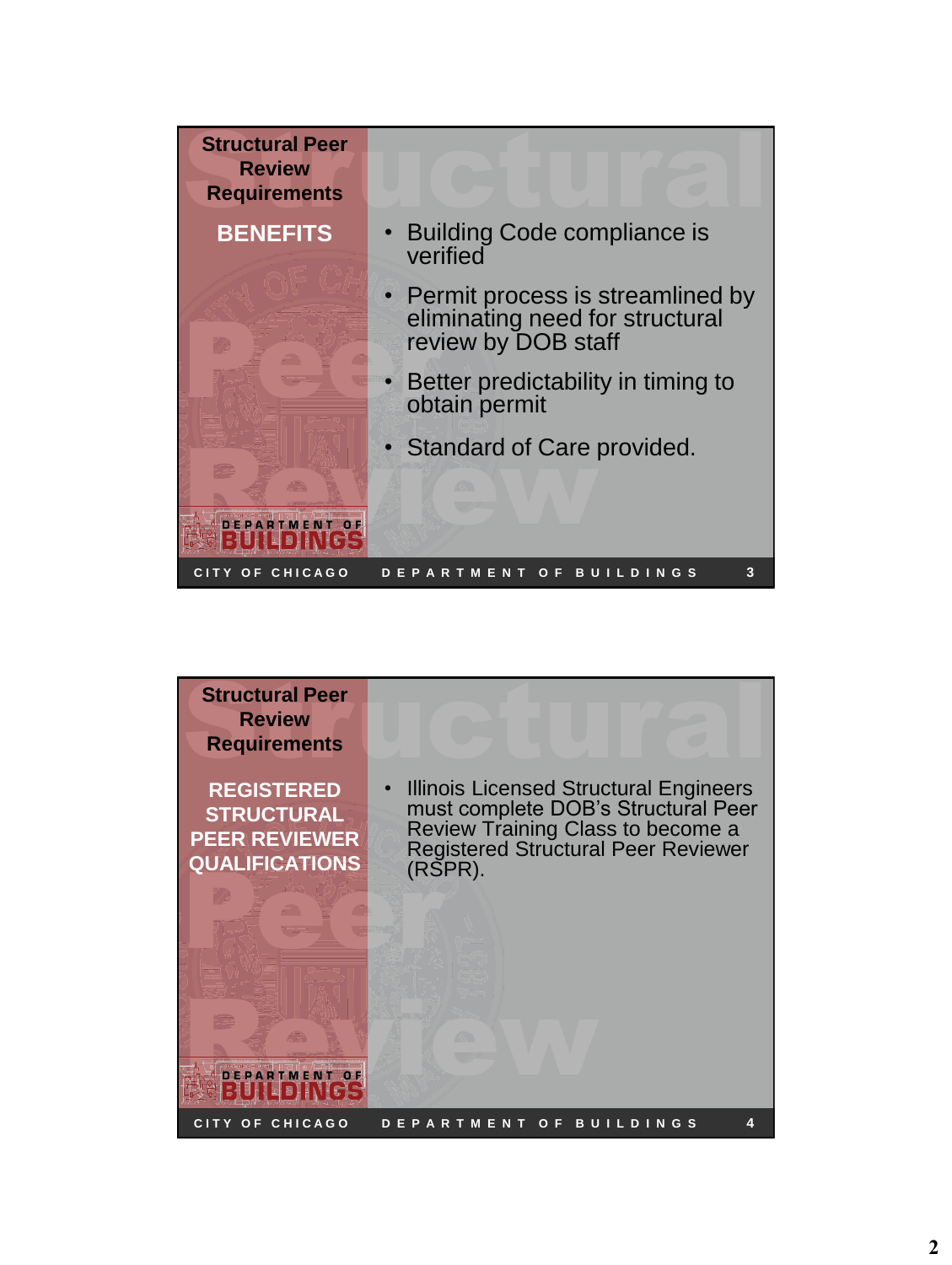| <b>Structural Peer</b>                                        | The permit applicant may select any                                                                                                                  |
|---------------------------------------------------------------|------------------------------------------------------------------------------------------------------------------------------------------------------|
| <b>Review</b><br><b>Requirements</b>                          | <b>Registered Structural Peer Reviewer (RSPR)</b><br>from the current list maintained by the<br>Department.                                          |
| <b>STRUCTURAL</b><br><b>PEER REVIEWER</b><br><b>SELECTION</b> | The permit applicant is responsible for any<br>and all costs associated with retaining the<br>RSPR.                                                  |
|                                                               | The RSPR must have demonstrable<br>$\bullet$<br>technical expertise in projects similar in<br>scope and complexity to the project to be<br>reviewed. |
|                                                               | • The RSPR (and the RSPR's firm) must be<br>independent of the applicant and the design<br>and construction team.                                    |
| DEPARTMENT OF                                                 | The RSPR must be selected and retained<br>$\bullet$<br>prior to initial submission of the permit<br>application.                                     |
| OF CHICAGO                                                    | 5<br><b>MEN</b><br>OF<br>в<br>D I<br>N G S<br>п                                                                                                      |

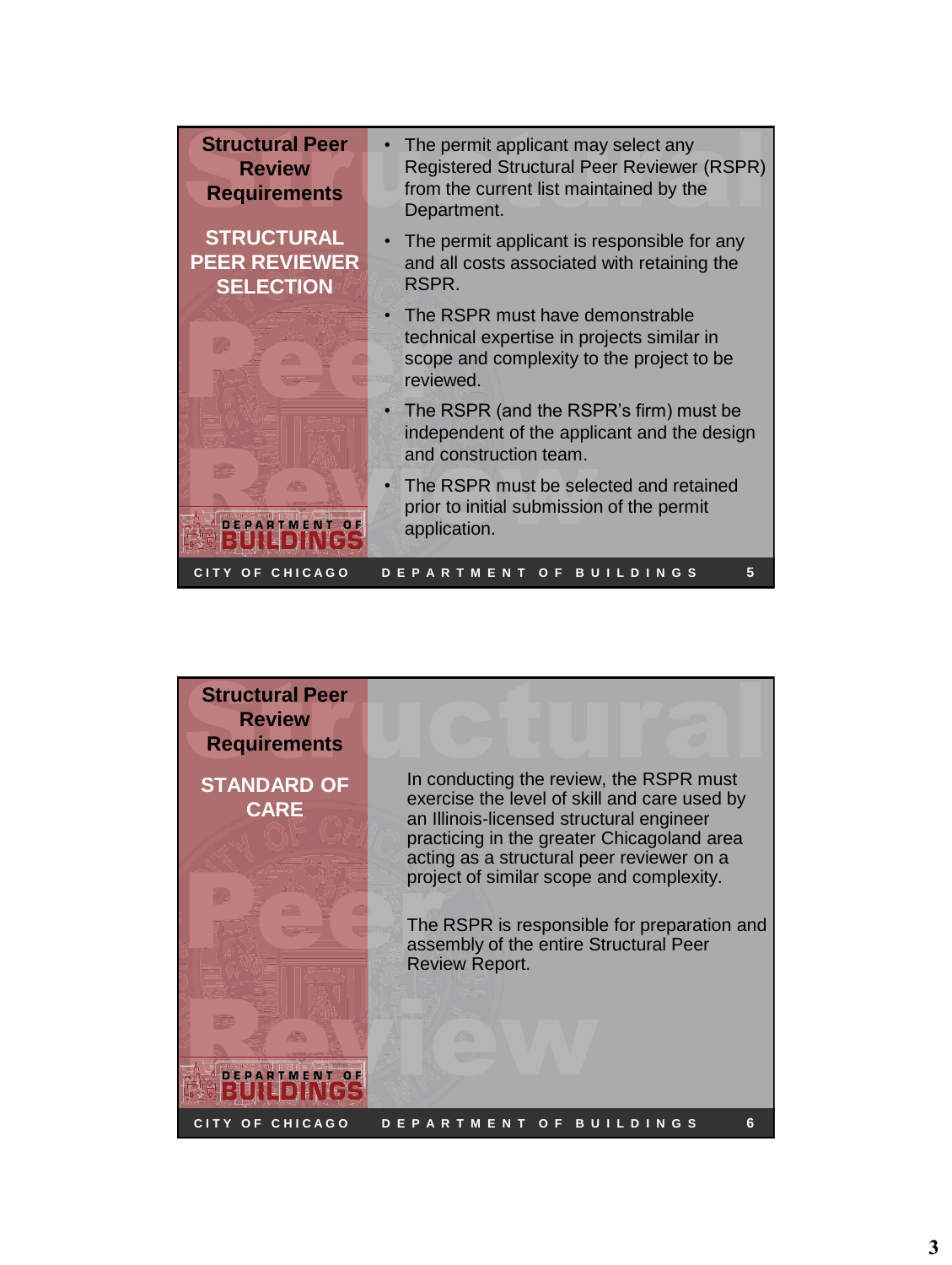

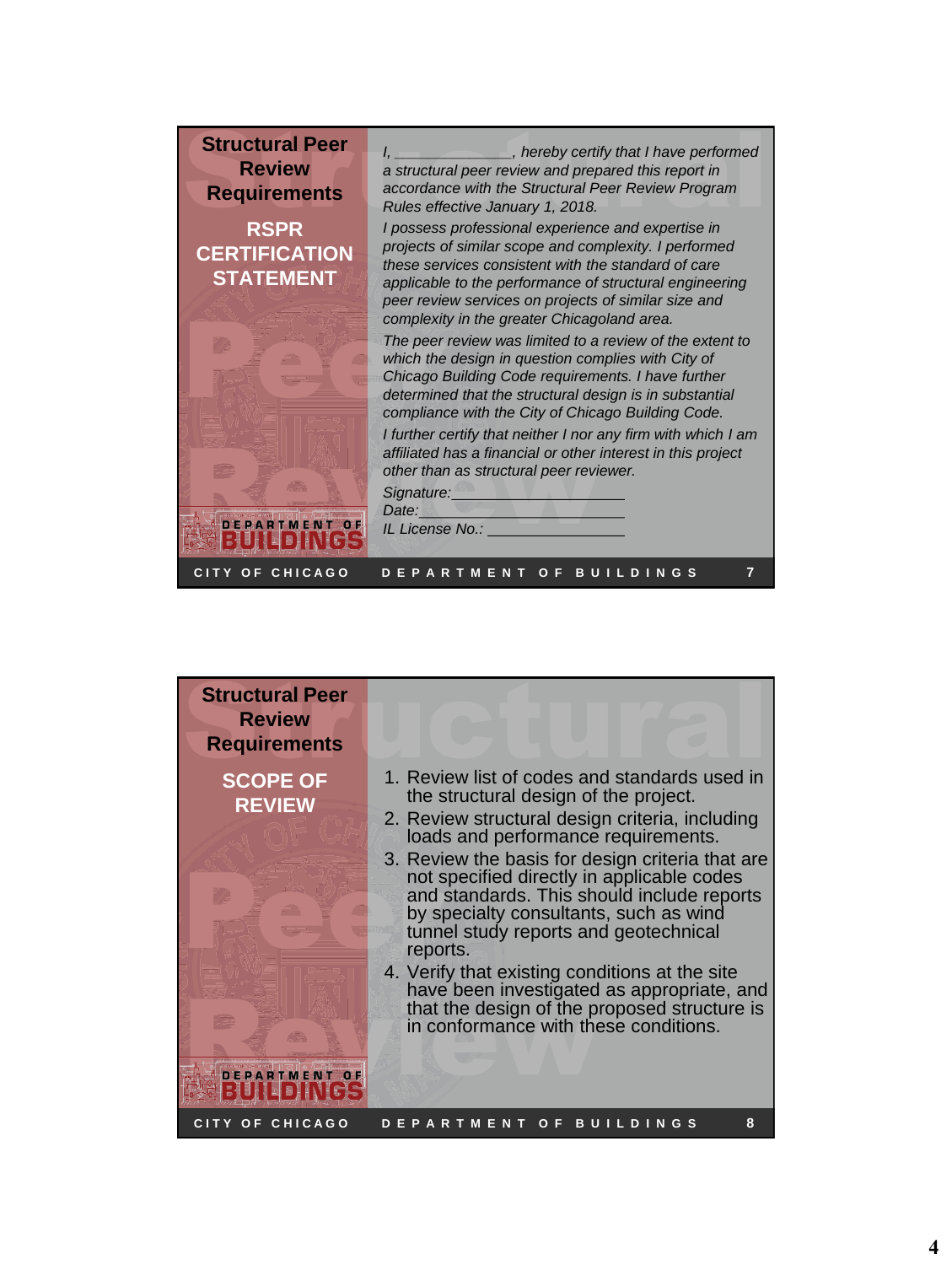

| <b>Structural Peer</b> |                                                                                                                     |
|------------------------|---------------------------------------------------------------------------------------------------------------------|
| <b>Review</b>          |                                                                                                                     |
| <b>Requirements</b>    |                                                                                                                     |
|                        | 6. Review the structural design. This review<br>to consist of:                                                      |
| <b>SCOPE OF</b>        |                                                                                                                     |
|                        | - review of overall design concepts and<br>methods, including methods of resisting                                  |
| <b>REVIEW</b>          | gravity and lateral loads and methods of<br>providing for lateral stability;                                        |
|                        | - review of computer programs used, and the<br>appropriateness of their application;                                |
|                        | - review of the structural analysis used to<br>determine member forces and performance                              |
|                        | parameters such as wind-induced<br>deformation, this review to include<br>examination of methods and computer input |
|                        | and output (or, alternatively, verification by<br>independent analysis by the reviewer);                            |
|                        | complete check of the design of a few<br>selected components & submit calculations:                                 |
|                        | general review of the reasonableness of the<br>design of all structural components;                                 |
| <b>DEPARTMENT OF</b>   | - verification that the calculations documenting<br>the design are complete.                                        |
| CITY OF CHICAGO        | 10<br><b>DEPARTMENT</b><br><b>BUILDINGS</b><br>O F                                                                  |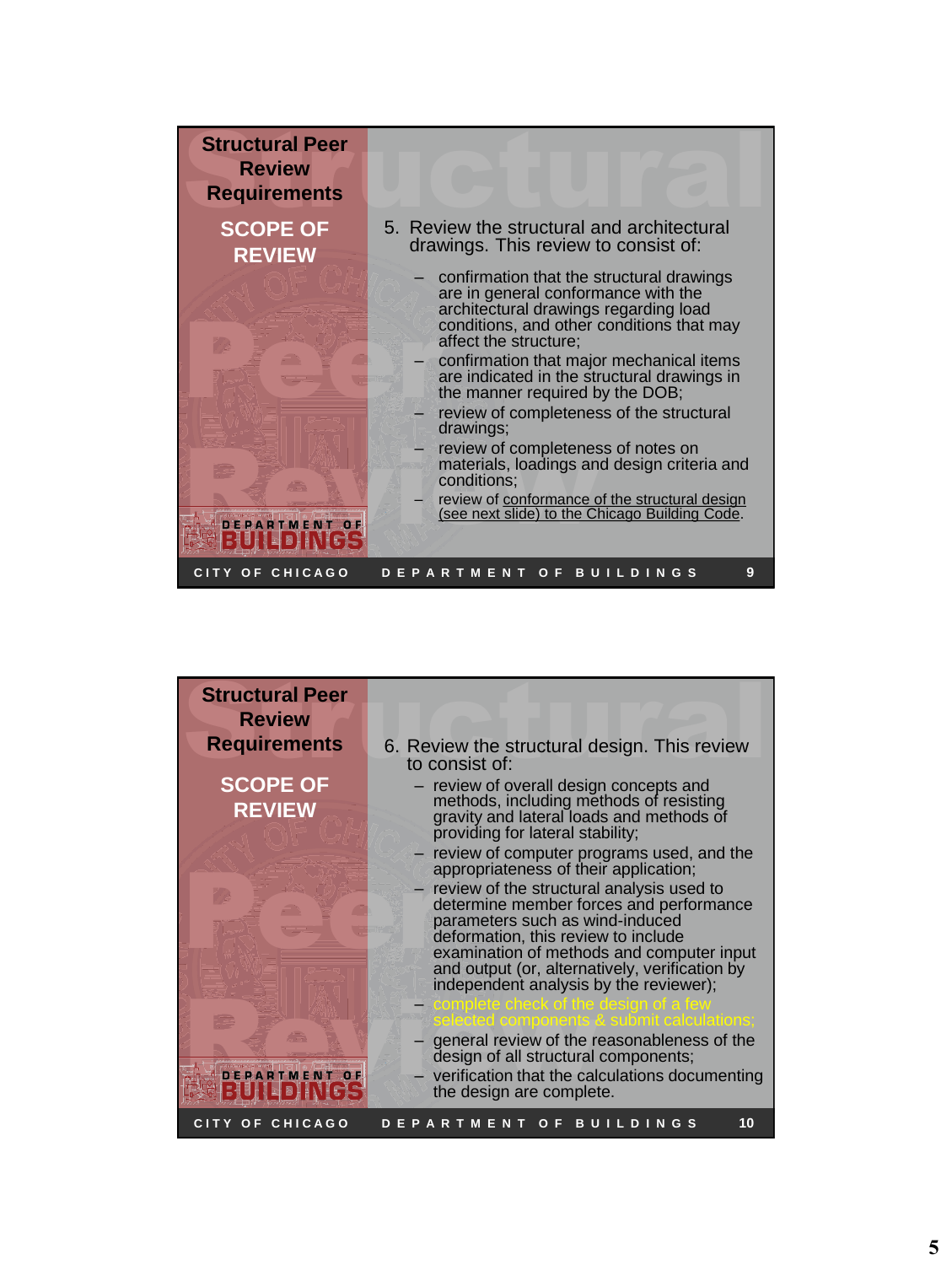

| <b>Structural Peer</b><br><b>Review</b><br><b>Requirements</b> | Identify the application number and the<br>exact project address listed on the<br>associtated building permit application.                                                                                                                     |
|----------------------------------------------------------------|------------------------------------------------------------------------------------------------------------------------------------------------------------------------------------------------------------------------------------------------|
| <b>GENERAL</b><br><b>CONTENT OF</b><br><b>REPORT</b>           | Certification statement (without<br>modification), signed and sealed by the<br>RSPR.<br>The report must NOT include any<br>conditions, limitations, or unresolved<br>issues. All issues must be resolved prior to<br>completion of the report. |
|                                                                | The RSPR must identify at least 3 projects<br>of similar scope and complexity where the<br>RSPR served as professional of record,<br>structural peer reviewer, or project lead.                                                                |
| <b>PARTMENT OF</b>                                             | Evidence that RSPR holds professional<br>liability insurance of not less than \$500k<br>per claim and \$1,000k in aggregate for all<br>claims during policy period.                                                                            |
| CITY OF CHICAGO                                                | 12<br><b>BUILDINGS</b><br><b>RTMENT</b><br>O F<br>A                                                                                                                                                                                            |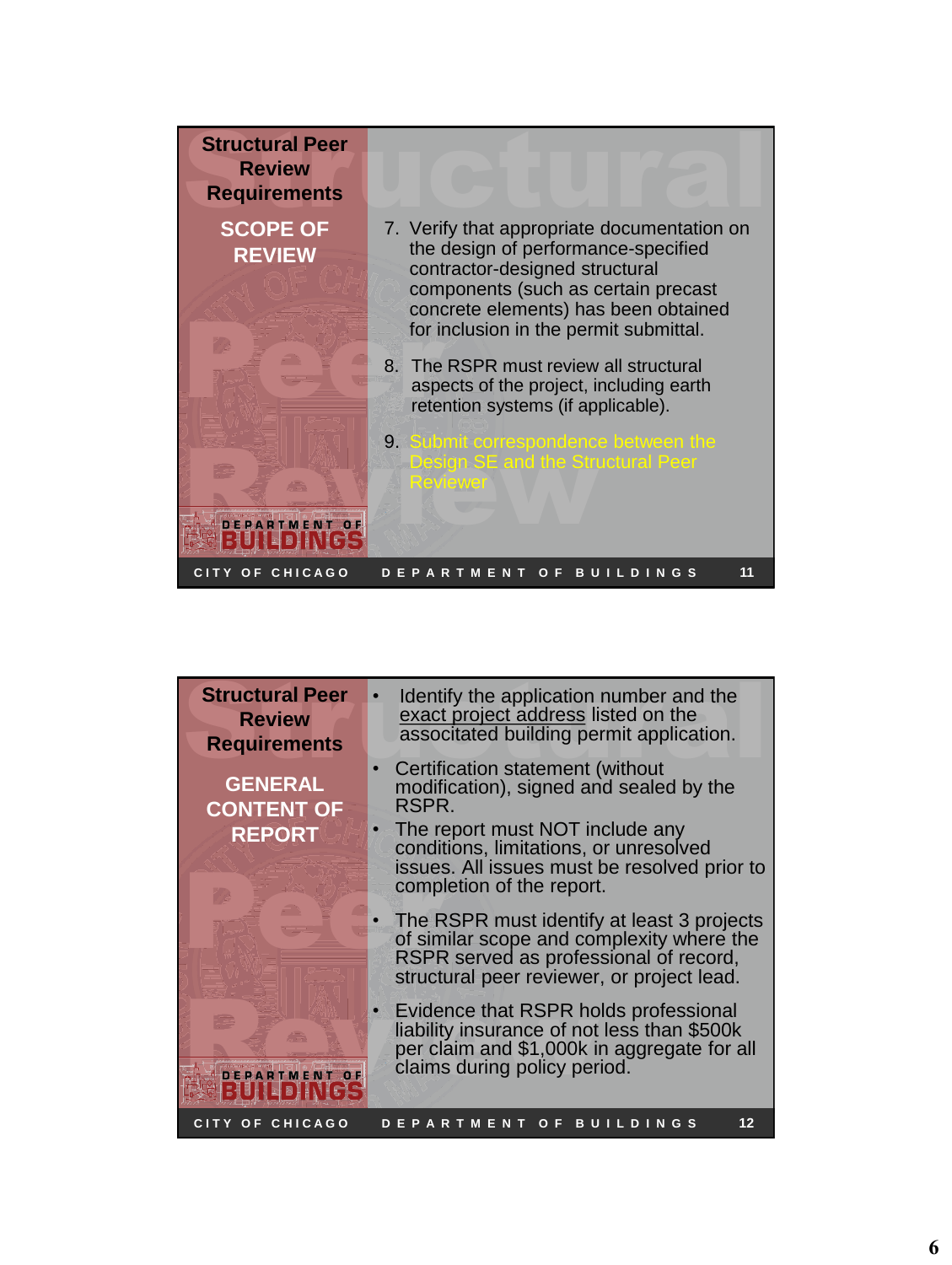

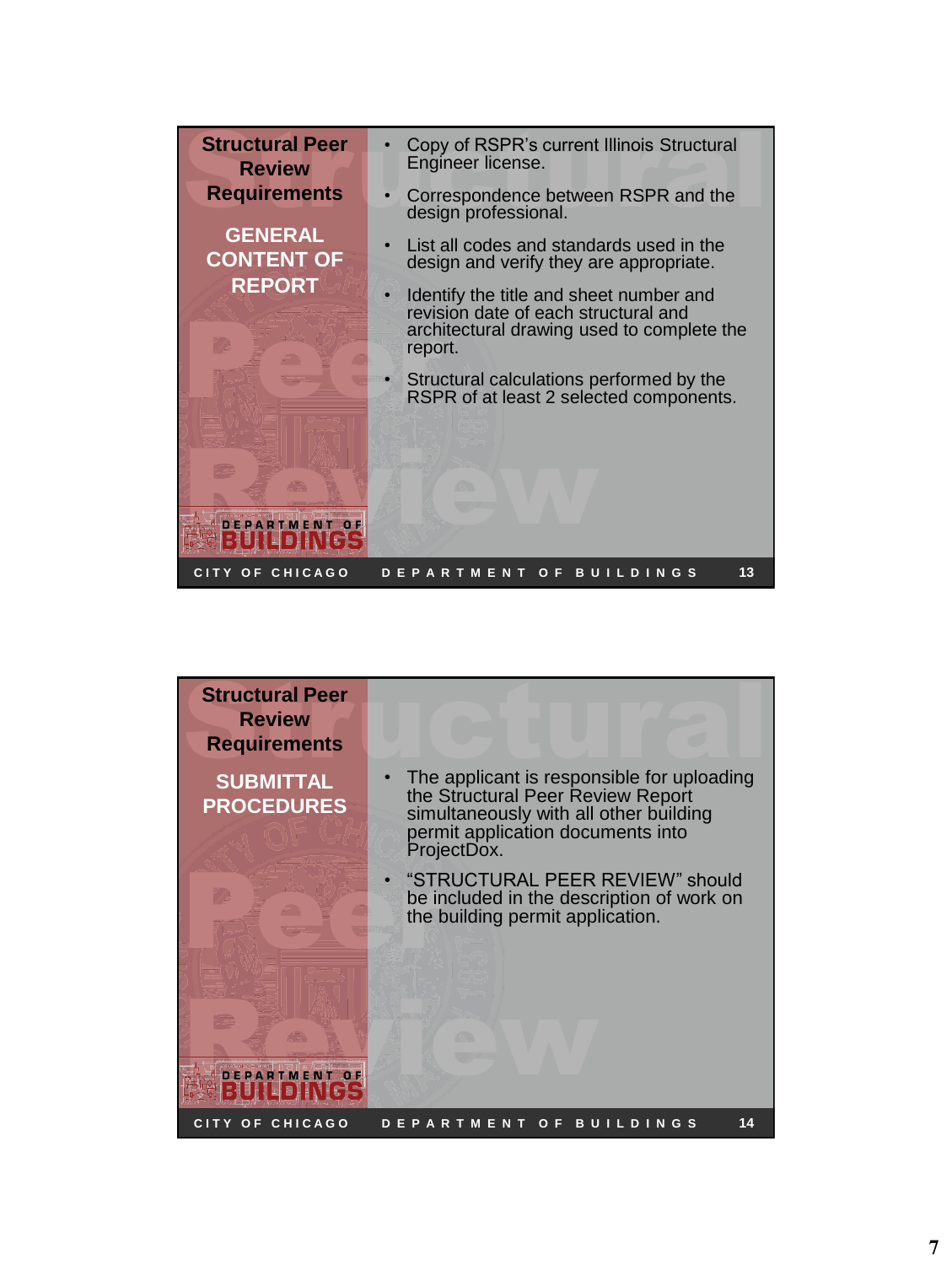

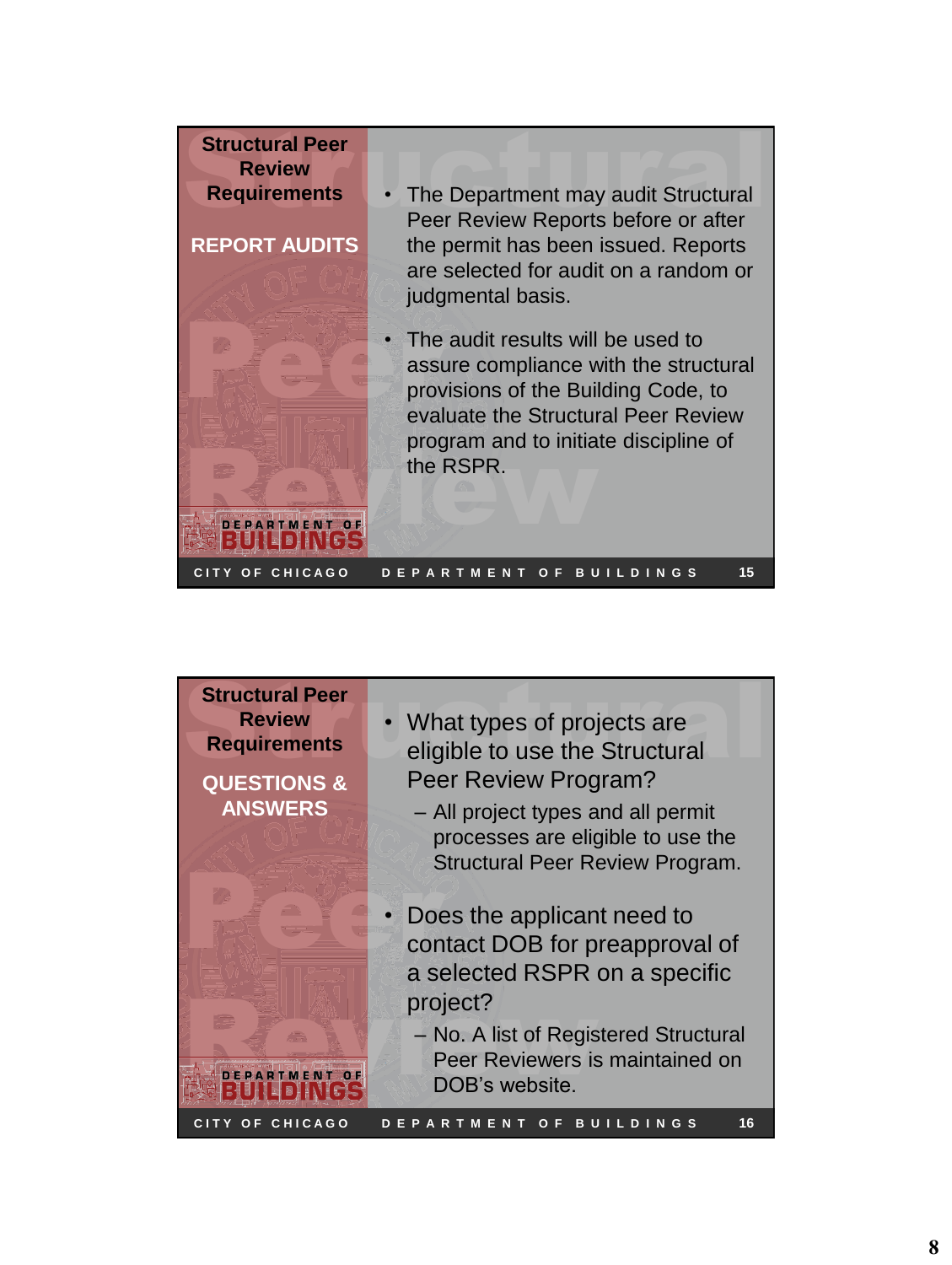| <b>Structural Peer</b><br><b>Review</b><br><b>Requirements</b><br><b>QUESTIONS &amp;</b><br><b>ANSWERS</b> | • Who selects and pays for the<br><b>Registered Structural Peer</b><br>Reviewer?<br>- The owner selects and pays for the<br>services of the RSPR. The City of<br>Chicago is not involved in the hiring<br>of the RSPR. |
|------------------------------------------------------------------------------------------------------------|------------------------------------------------------------------------------------------------------------------------------------------------------------------------------------------------------------------------|
|                                                                                                            | • Is the Registered Structural Peer<br>Reviewer an individual or a firm?<br>- Only an individual can be a RSPR.                                                                                                        |
|                                                                                                            | • Who is responsible for submitting<br>the Structural Peer Review to<br>DOB?                                                                                                                                           |
| <b>DEPARTMENT OF</b><br>目                                                                                  | - The applicant must upload the<br>structural peer review to the permit<br>application in ProjectDox.                                                                                                                  |
| CITY OF CHICAGO                                                                                            | 17<br><b>ARTMENT</b><br><b>BUILDINGS</b><br>O F<br>E P                                                                                                                                                                 |